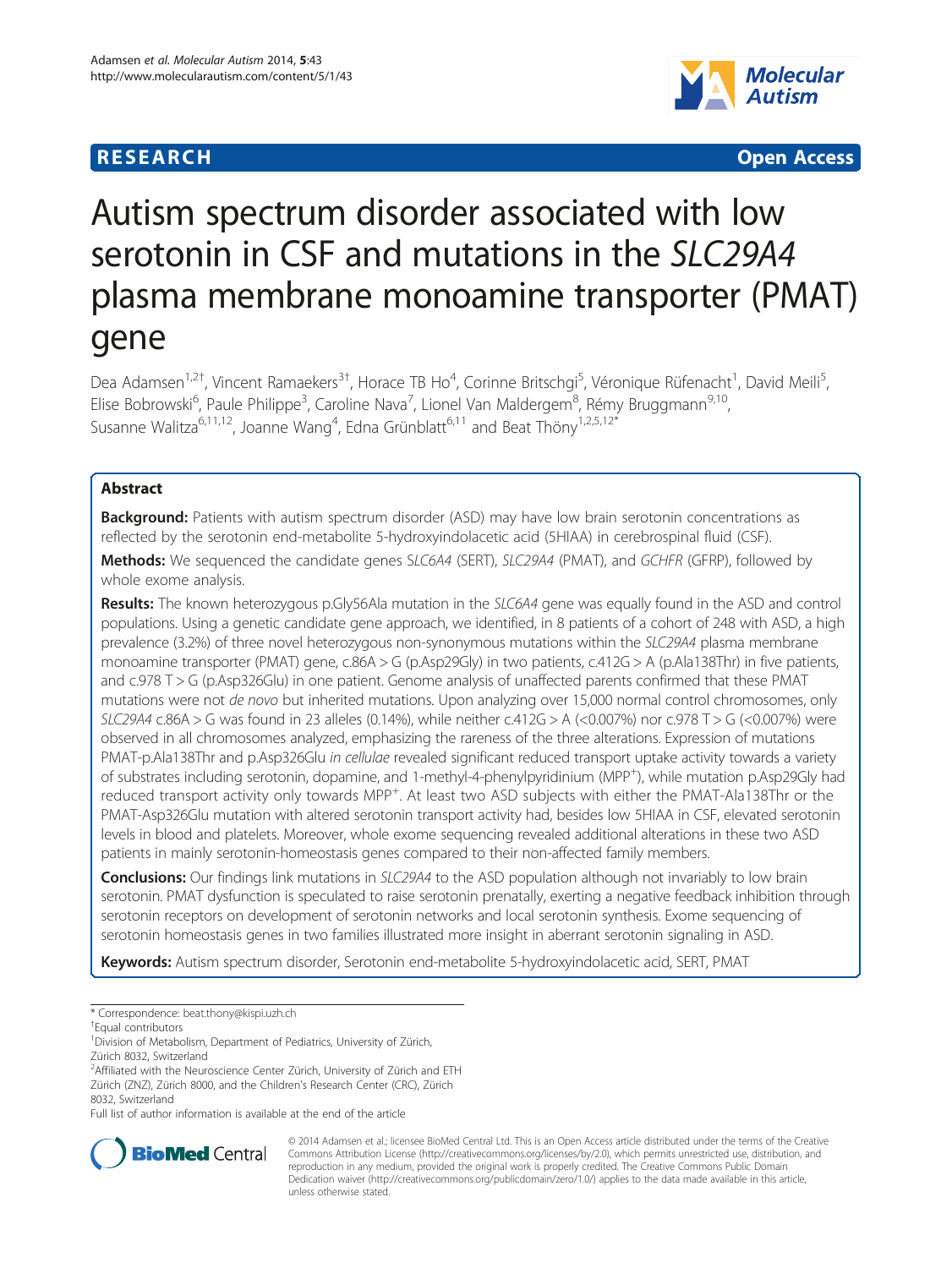#### Background

Autism spectrum disorder (ASD), which includes infantile autism (Kanner syndrome), Asperger's syndrome, and pervasive developmental disorder – not otherwise specified (PDD-NOS), are a group of complex and lifelong neuro-developmental disorders characterized by deficits within three core domains, social interaction, verbal and non-verbal communication, as well as limited interests and repetitive, stereotypic behavior [[1,2](#page-9-0)]. Numerous family and twin studies have reported that ASD are highly heritable disorders and suggest that approximately 90% of variance is attributable to genetic factors [[3\]](#page-9-0), while other studies reported a much more moderate genetic heritability and a substantial shared twin environmental component [\[4](#page-9-0)]. Despite the strong genetic evidence, the identity and number of genes involved or responsible for ASD are not yet known [[1](#page-9-0)]. Nevertheless, it is generally assumed that the genes involved in the pathogenesis of autism are implicated in the overall processes of neuronal signal transmission, including molecules such as synaptic scaffolding proteins, cell adhesion molecules, protein involved in second-messenger systems, secreted proteins, receptors, and transporters [\[5](#page-9-0)].

Serotonin, as a monoamine neurotransmitter and hormone, plays numerous roles and is a critical modulator of neuronal interaction that supports diverse behaviors and physiological processes, and acts via different specific transporters, receptors, and intracellular signaling pathways. Multiple lines of evidence implicate abnormal serotonergic signaling in psychiatric and neuro-developmental pathogenesis. However, the entire serotonin system is poorly defined and is far from a complete understanding. Laboratory analyses of cerebrospinal fluid (CSF) describe a frequency of up to 20% of patients with altered serotonin end-metabolite 5-hydroxyindolacetic acid (5HIAA) in neurological disorders, including subjects with ASD [[6](#page-9-0)] (for a broader overview on monoamine neurotransmitter disorders see reference [\[7\]](#page-9-0) and references therein). Serotonin re-uptake transporter genes, such as SERT-SLC6A4 and PMAT-SLC29A4, are of special interest for ASD for at least three reasons [\[8\]](#page-9-0): i) Serotonin has been shown to regulate the development of the central nervous system [[9\]](#page-9-0) and to be involved in a broad spectrum of behavioral and psychological processes (e.g., social behavior, aggression and anxiety) and various psychiatric disorders [[10](#page-9-0)]. ii) Several studies have reported that approximately onethird of all autistic patients have elevated levels of whole blood (or platelet) serotonin [\[11,12](#page-9-0)]. Hyperserotonemia, which is believed to be caused by abnormal maturation of the serotonin system [\[9,12](#page-9-0)], is also suggested to be either directly or indirectly responsible for the immune abnormalities observed among autistic subjects [\[13\]](#page-9-0). Additionally, developmental changes in brain serotonin synthesis capacity measured by PET using the radioactive marked serotonin

precursor  $(\alpha[^{11}C]$ -methyl-L-tryptophan) showed a diminished capacity of whole-brain or regional brain serotonin synthesis in autistic children compared to non-autistic children, thus suggesting that developmental regulation of serotonin synthesis is involved in the pathogenesis of autism [\[14](#page-9-0)]. iii) Increased repetitive behaviors and irritability were observed in autistic patients when subjected to a dietary depletion of the serotonin precursor tryptophan due to an expected reduction in extracellular serotonin availability [\[15\]](#page-9-0). Further support for a link between brain hyposerotonemia and a possible relevance to autism comes from mice deficient in neuronal tryptophan hydroxylase 2  $(Tph2^{-})$ , which lack brain serotonin, and showed substantial deficits in social interaction and communication, and also displayed highly repetitive and compulsive behaviors [[16\]](#page-9-0). Increased extracellular serotonin availability due to administration of selective serotonin re-uptake inhibitors led to reduced symptoms of irritability and rigid-compulsive behavior in individuals with ASD [[15,17\]](#page-9-0). Altogether, these findings emphasize that abnormal serotonergic transmission may be important in the pathogenesis of autism [[18](#page-9-0)[,19\]](#page-10-0). Due to the serotonin hypothesis of autism, genes encoding proteins involved in brain serotonin metabolism and neurotransmission have received more attention than other categories of genes [\[20\]](#page-10-0).

In this context, we found that isolated low brain serotonin concentration, as reflected by the 5HIAA in the CSF, is associated with PDD-NOS and the functional (heterozygous)  $c.167G > C$  (p.G56A) mutation of the serotonin re-uptake transporter gene (SERT/SCL6A4) combined with a homozygous long (L/L) SERT genelinked polymorphic promoter (5-HTTLPR) region [\[21](#page-10-0)]. Moreover, daily treatment with serotonin precursor 5 hydroxytryptophan and aromatic amino acid decarboxylase (AADC) inhibitor carbidopa led to clinical improvements and normalization of the 5HIAA levels in the CSF and urine, indicating that the brain serotonin turnover was normalized [[22](#page-10-0)]. In an attempt to gain some insight into the brain serotonin physiology and underlying mechanisms of abnormal brain metabolism, we report in patients with ASD and low brain 5HIAA mutations in the serotonin transporter SCL29A4, an observation that may provide some bases for improving the application of various therapeutic tools.

#### Methods

#### Patients involved and work-flow

Figure [1](#page-2-0) depicts a flow-chart of the study, including selection of the participating patients from the three cohorts in Liège, Paris, and Zürich, the results of CSF findings in 98 patients, and the collection of DNA samples from patients and controls. All patients have been diagnosed with ASD according to DSM-IV and ICD-10 criteria followed by comprehensive investigations using the Autism Diagnostic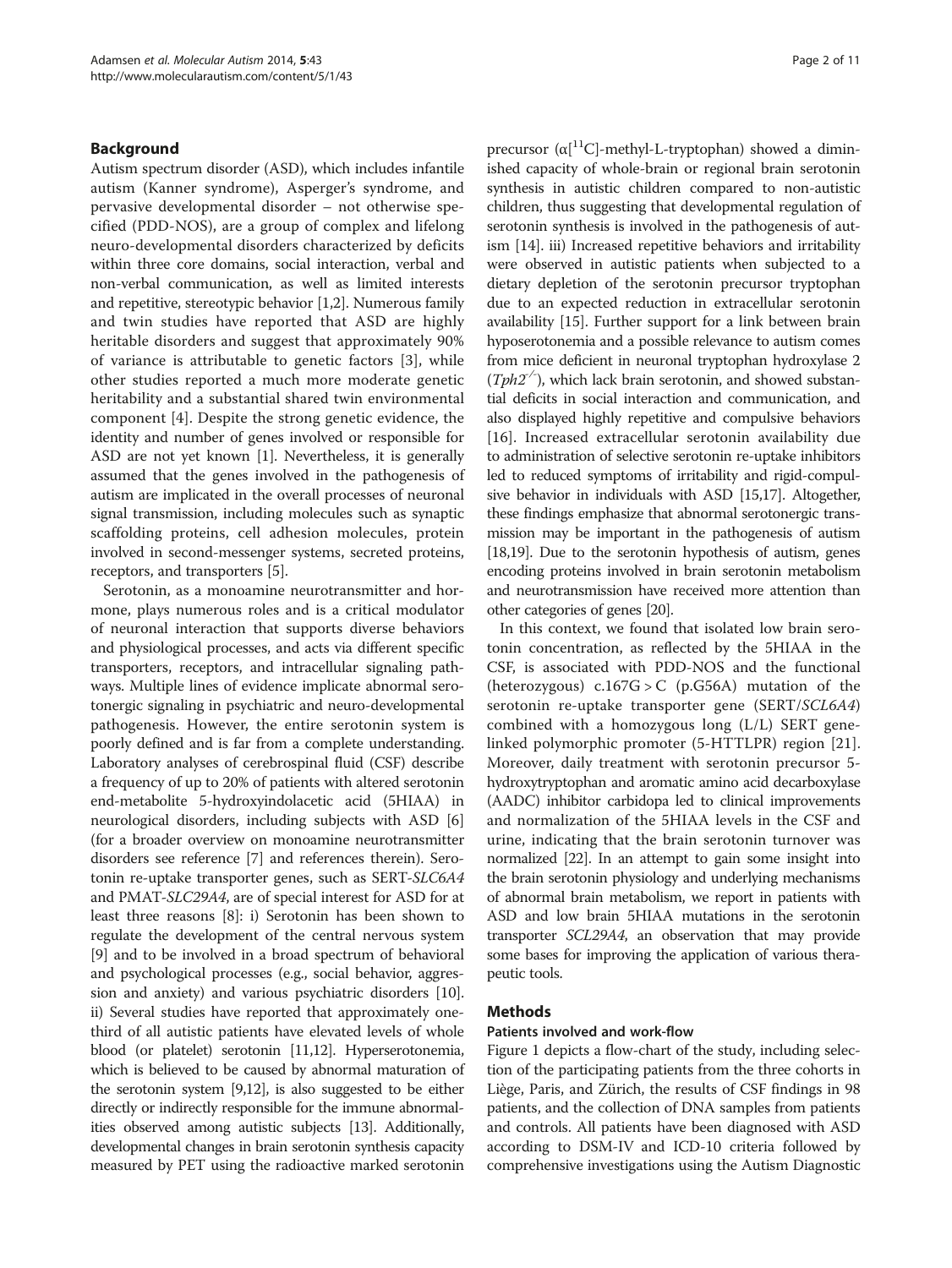<span id="page-2-0"></span>

Interview and Autism Diagnostic Observation Schedule test procedure. Further details can be obtained from Additional file [1](#page-9-0).

## Screening for mutations in the human SLC29A4 gene

Intronic primers were designed with the online program ExonPrimer (<http://ihg.gsf.de/ihg/ExonPrimer.html>) to flank the exons in the human SLC29A4 gene (PMAT/ SLC29A4; OMIM: 609149; ENST00000297195) (for more details see Additional file [2:](#page-9-0) Table S1). PCR reactions were performed in a final volume of 25 μL containing 1 μL of genomic DNA template (100 ng), 1 μL of each primer (forward and reverse) (5  $\mu$ M), 0.5  $\mu$ L 10 mM deoxyribonucleoside triphosphates, 0.2 μL Hot FirePolHotstart DNA polymerase (Solis Biodyne, Tartu, Estonia), 1.5 μL 25 mM MgCl<sub>2</sub>, 2.5 μL 10× reaction buffer (Mg<sup>2+</sup> free from Solis Biodyne), and 5  $\mu$ L 5× Q-solution (Qiagen, Hilden, Germany). The PCR reactions were performed in a GeneAmp PCR System 9700 from (Life Technologies, Zug, Switzerland) using standard thermal cycling: hot start activation at 95°C for 15 minutes, followed by 35 cycles of denaturation 95°C for 1 minute, annealing 55°C for 45 seconds, and extension at 72°C for 1 minute,

a final extension was performed at 72°C for 10 minutes and termination at 4°C. The same forward and reverse primers as mentioned above were used to sequence the amplified PCR products with BigDye Terminator v1.1 Cycle Sequencing Kit (Applied Biosystems). Sequencing PCR was performed in a 10 μLreaction mixture consisting of 0.5 μL PCR product, 0.8 μL primer (5 μM), 1.5 μLBigDye, and 1.25 μL5× sequencing buffer (BigDye and  $5 \times$  sequencing buffer were both from BigDye Terminator v1.1 Cycle Sequencing Kit from Applied Biosystems) using standard thermal cycling: (activation at 95°C for 1 min, followed by 25 cycles of 96°C for 10 seconds, 50°C for 5 seconds, 60°C for 3 minutes and termination at 4°C). After end run, 15  $\mu$ L H<sub>2</sub>O was added to the sequencing reactions before purified by gel filtration (using MultiScreen HV 96-well filter plates (Merck Millipore, Darmstadt, Germany) with Sephadex G-50 (GE Healthcare, Little Chalfont, UK) and analyzed on a 3130xl Genetic Analyzer (Applied Biosystems). Sequencing results were compared with wild-type sequence of the *SLC29A4* gene by using Mutation Surveyor (Demo) Software v3.20 from SoftGenetics (State College, PA, USA; Transcript ID: ENST 00000297195 or accession number NM\_001040661). In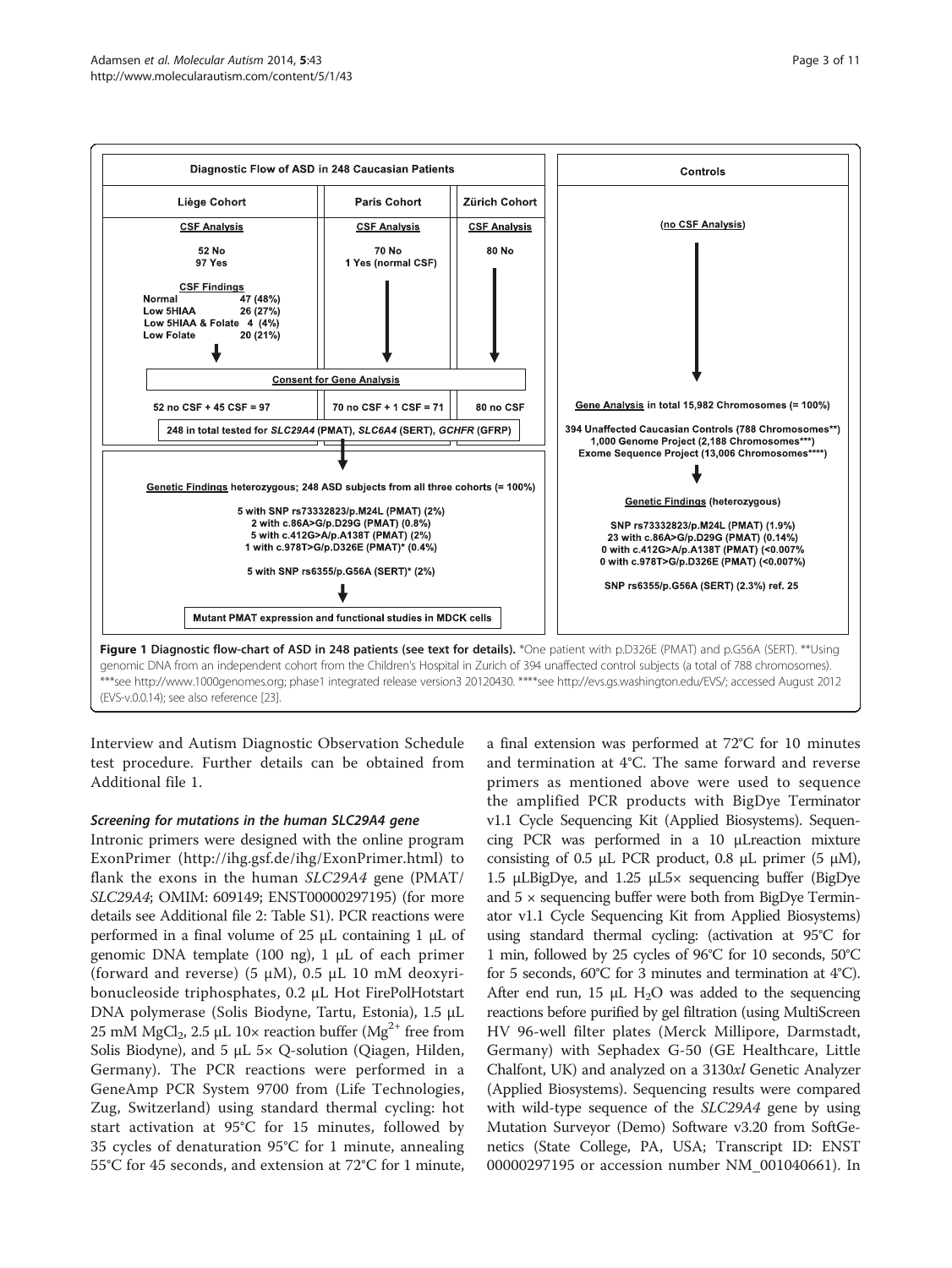addition, we have compared all the polymorphisms with the data of the 1000 Genomes Project ([http://www.1000](http://www.1000genomes.org) [genomes.org](http://www.1000genomes.org); phase1 integrated release version3 20120430) and the Exome Variant Server of the Exome Sequencing Project [\(http://evs.gs.washington.edu/EVS/;](http://evs.gs.washington.edu/EVS/) accessed August 2012; see also reference [[23](#page-10-0)]).

#### Screening for mutations in the human SLC6A4 gene

Screening of genomic DNA for mutations as well as detection of non-coding VNTR gene polymorphisms (5-HTTLPR and STin2 VNTR) in the human SLC6A4 gene (SERT/SLC6A4; OMIN: 182138; ENST00000394821) were performed as described previously [[21](#page-10-0)].

## Generation of mutant PMAT by site-directed mutagenesis

To facilitate the determination of membrane localization, PMAT mutants were constructed using yellow fluorescence protein (YFP)-tagged wild-type human PMAT-cDNA as template. YFP was tagged at the N-termini of the wild-type and mutant PMAT transporters, as previous studies have shown that the YFP tagging had no effect on substrate selectivity and kinetic behaviors of the transporter [\[24](#page-10-0)]. The wild-type human PMAT-cDNA was previously subcloned into the YFP vector pEYFP-C1 (Clontech, Palo Alto, CA, USA) [[25](#page-10-0)]. PMAT-D29G, A138T, and D326E mutations were introduced into wild-type PMAT/pEYFP-C1 vector by site-directed mutagenesis and verified by DNA sequencing.

## Stable expression in Madin-Darby canine kidney (MDCK) cells

YFP-tagged mutant constructs were transfected into MDCK cells using Lipofectamine 2000 transfection reagent (Invitrogen, Carlsbad, CA, USA). Stably transfected cell lines were obtained by culturing cells in minimal essential medium containing 10% fetal bovine serum and G418 (1,000 μg/mL). Empty pEYFP-C1 vector was transfected into MDCK cells to obtain the control cell line. After 2 to 3 weeks of drug selection, fluorescence-positive cells were purified by a FACS Vantage SE sorter (BD Biosciences, San Jose, CA, USA) at the Cell Analysis Center at the University of Washington, Health Sciences Center. The sorted cells were cultured and maintained in minimal essential medium containing G418 (200 μg/mL).

## Confocal fluorescence microscopy

To determine the cellular localization of YFP-tagged mutant transporters,  $\sim 2 \times 10^5$  cells were grown on top of a microscope cover glass in 6-well plates (Falcon, BD Biosciences, Bedford, MA, USA) for 2 to 3 days until confluent. Cells were mounted onto microscope glass slides with Fluoromount-G (Electron Microscopy Sciences, Hatfield, PA, USA) and visualized with a Leica SP1 confocal microscope equipped with an argon laser as the light source at the Keck Microscopy Facility at the University

of Washington. Images were captured by excitation at 488 nm and emission at 515 nm.

## Functional characterization in MDCK cells

Stably transfected MDCK cells were plated in 24-well plates and allowed to grow for 2 to 3 days until confluent. Growth medium was aspirated and each well was rinsed once with Krebs-Ringer-Henseleit buffer (5.6 mM glucose, 125 mM NaCl, 4.8mMKCl, 1.2 mM KH<sub>2</sub>PO<sub>4</sub>, 1.2 mM  $CaCl<sub>2</sub>$ , 1.2 mM  $MgSO<sub>4</sub>$ , 25 mM HEPES, pH 7.4) and preincubated in the same buffer for 15 min at 37°C. Transport assays were performed at 37°C by incubating cells in KRH buffer containing a <sup>3</sup>H-labeled ligand. [<sup>3</sup>H]MPP<sup>+</sup> (85 Ci/mmol) was obtained from American Radiolabeled Chemicals, Inc. (St. Louis, MO, USA). [<sup>3</sup>H]5-HT (5-hydroxy-[1,2-<sup>3</sup>H] tryptamine creatinine sulfate,  $28.1$  Ci/mmol) and  $[{}^{3}H]$  dopamine (3,4-dihydroxy-[2,5,6-3 H] phenylethylamine, 51.3 Ci/mmol) were obtained from PerkinElmer (Life Sciences Inc., Waltham, MA, USA). All other chemicals were obtained from Sigma (St. Louis, MO, USA). Uptake was terminated by washing the cells three times with ice-cold KRH buffer. Cells were then solubilized with 0.5 mL of 1 N NaOH and neutralized with 0.5 mL of 1 N HCl. Radioactivity in the cell lysate was quantified by liquid scintillation counting. Protein concentration in each well was measured using BCA protein assay kit (Pierce, Rockford, IL, USA) and the uptake in each well was normalized to its total protein content. In all studies, cells transfected with an empty vector served as a background control. Transporter-specific uptake was calculated by subtracting the background uptake in vector-transfected cells. For all uptake experiments, data were expressed as the mean  $\pm$  SD from three independent experiments  $(n = 3)$  with different cell passages. For each experiment, uptake was carried out in triplicates on the same plate. Where applicable, P values were obtained through Student's t-test using Prism software (GraphPad Software Inc., La Jolla, CA, USA). P values <0.05 were considered significant.

## Isolation of plasma membrane proteins by cell surface biotinylation

Stably transfected MDCK cells were plated onto 60 mm plates and cultured until confluent. Cells were washed twice with 3 mL of ice-cold PBS/CM (138 mM NaCl, 2.7 mMKCl, 8 mM  $Na<sub>2</sub>HPO<sub>4</sub>$ , 1.5 mM  $KH<sub>2</sub>PO<sub>4</sub>$ , 0.1 mM CaCl<sub>2</sub>, 1 mM MgCl<sub>2</sub>, pH 8.0). Biotinylation was carried out on ice by incubation with 1 mL of ice-cold PBS/CM containing a membrane-impermeable biotinylation reagent Sulfo-NHS-SS-biotin (0.5 mg/mL) (Pierce). After two successive 20 min incubations at 4°C with freshly prepared NHS-SS-biotin and gentle shaking, cells were briefly rinsed with 3 mL of PBS/CM containing 100 mM glycine. Cells were further incubated at 4°C with the same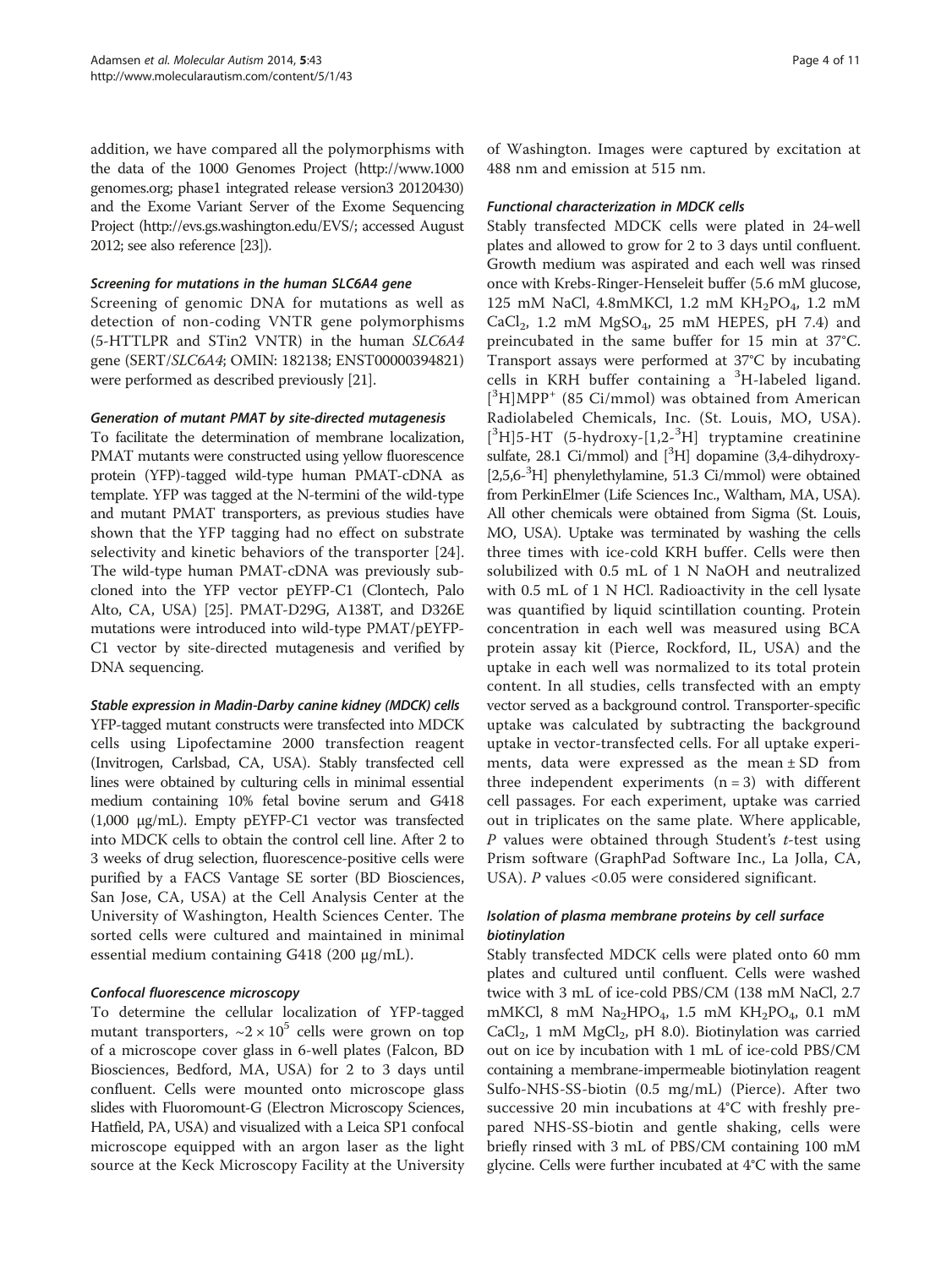solution for 20 min to ensure complete quenching of the unreacted NHS-SS-biotin. Cells were then solubilized on ice by incubating in 1 mL of lysis buffer containing 20 mM Tris, 150 mMNaCl, 1 mM EDTA, 1% Triton X-100, 1 mMphenylmethyl-sulfonyl fluoride, and Protease Inhibitors Cocktail (Roche) for 1 h with occasional vortexing. Protein concentrations were measured from the supernatant lysate and 50 μL of UltraLink Immobilized NeutrAvidin protein (Pierce) was then added to the supernatant for the isolation of membrane proteins. Membrane proteins were subjected to Western blot using a mouse monoclonal anti-yellow fluorescent protein antibody (JL-8) (BD Biosciences) at 1:1,000 dilution, followed by horseradish peroxidase-conjugated goat anti-mouse IgG (1:20,000 dilution). The chemiluminescent signals in the Western blots were detected by using SuperSignal West Pico Chemiluminescent Substrate (Pierce) followed by exposure of the blots to X-ray films. Band intensity was quantified by densitometry using the ImageQuant software (Molecular Dynamics, Thermo Fisher Scientific Inc, Rockford, IL, USA). As reported previously [\[24\]](#page-10-0), double or multiple protein bands around the expected molecular size  $(\sim 75 \text{ kDa})$ were observed for the YFP-tagged PMAT proteins, which could be due to differential glycosylation of PMAT.

#### Whole exome sequencing and sequence analysis

Whole exome sequencing was performed in the two ASD cases MT and PL with isolated low serotonin and carrying PMAT-A138T or D326E, plus their unaffected parents and siblings (for more details see Additional file [3](#page-9-0): Figure S4). The color space sequence reads (paired end  $50 \times 35$ ) were mapped to the human genome assembly hg19 ([http://hgdownload.cse.ucsc.edu/golden-](http://hgdownload.cse.ucsc.edu/goldenPath/hg19/bigZips/chromFa.tar.gz)[Path/hg19/bigZips/chromFa.tar.gz](http://hgdownload.cse.ucsc.edu/goldenPath/hg19/bigZips/chromFa.tar.gz)) using the software Bioscope 1.2.1 from Applied Biosystems (Life Technologies, Carlsbad, CA, USA). After mapping, the single nucleotide polymorphisms (SNPs) were called by using the DiBayes algorithm (Life Technologies) with high and medium stringency settings. The obtained SNPs were classified into intronic, intergenic, coding (synonymous and nonsynonymous amino acid substitutions), and splice-site variants with a custom software pipeline. Furthermore, all SNPs were compared to dbSNP build 132, OMIM, and clinically relevant mutation.

## Results

#### Analysis of CSF and sequencing of SLC6A4, SLC29A4, and GCHFR genes

To follow-up our previous findings or association [\[21\]](#page-10-0), i.e., ASD and abnormally low brain serotonin metabolites with potential treatment possibilities, we analyzed a Caucasian cohort of 248 patients diagnosed with ASD – a diagnostic flow-chart of these patients is depicted in Figure [1.](#page-2-0) We sequenced genomic DNA using a genetic candidate gene

approach including genes encoding SERT (SCL6A4), plasma membrane monoamine transporter PMAT (SLC29A4), and GTP cyclohydrolase I feedback regulatory protein GFRP (GCHFR), as they might be involved in serotonin homeostasis. The latter was proposed to be involved specifically in serotonin neurons and not within dopamine neurons to regulate the tetrahydrobiopterin biosynthesis [[26](#page-10-0)]. Up to now, no mutations have been reported within the GCHFR and SLC29A4 genes; however, SLC29A4 is located on chromosome position 7p22.1 [\[25\]](#page-10-0), where association studies identified a susceptibility locus for ASD [[27\]](#page-10-0). Among the initially diagnosed 300 ASD-affected patients, a subset of 97 subjects (=100%) underwent a lumbar puncture for CSF analysis of monoamine metabolites, pterins, and folate levels after obtaining informed consent (Additional file [1](#page-9-0)). The CSF analysis indicated normal values in 47 (48%) subjects and isolated low 5HIAA concentration in 26 (27%). Further, isolated low folate in CSF was found in 20 subjects (21%), and both low folate and low 5HIAA values in CSF were present in 4 subjects (4%). Pterin levels among all patients were normal. Mutations in genes encoding AADC and monoamine oxidase A were considered unlikely based on normal catecholamines, homovanillic acid, 5OH-tryptophan, and 5HIAA levels in CSF for the subjects analyzed, and were therefore discarded.

Among the genetically investigated 248 ASD cases, all exons and exon-intron boundaries of SLC6A4, SLC29A4, and GCHFR were sequenced using standard methods (Additional file [1](#page-9-0)). Further, no mutations in GCHFR were found in the study cohort (not shown). However, we identified a single heterozygous non-synonymous mutation in the SLC29A4 gene in eight ASD patients (3.2% in our cohort of 248 subjects): two carrying  $c.86A > G$ , five patients, including two identical twin brothers, with  $c.412G > A$ , and one that had the  $c.978$  T  $> G$  sequence alteration, determining p.Asp29Gly, p.Ala138Thr, and p.Asp326Glu residue changes of PMAT, respectively (OMIM 609149; ENST00000297195) (Additional file [4](#page-9-0): Figure S1). Although the identical twins and three other patients with the most frequent occurring PMAT p. Ala138Thr mutation came from different unrelated families, we have not performed an analysis of genetic markers to confirm a founder effect. In addition, five subjects (2%) of the 248 ASD-affected patients were heterozygous for the  $SLC6A4$  base change c.167G > C, encoding p.Gly56Ala (Additional file [2](#page-9-0): Table S2), which did not differ significantly from the frequency of 2.3% in the control populations, and has already been associated with autism and rigid-compulsive behaviors [[28](#page-10-0)]. In a single patient (PL), a double heterozygosity was observed, since both  $SLC6A4$  c.167G > C and  $SLC29A4$  $c.978$  T  $>$  G were found (Additional file [2](#page-9-0): Table S2). Whereas the  $SLC6A4$  c.167G > C (SERT-G56A) alteration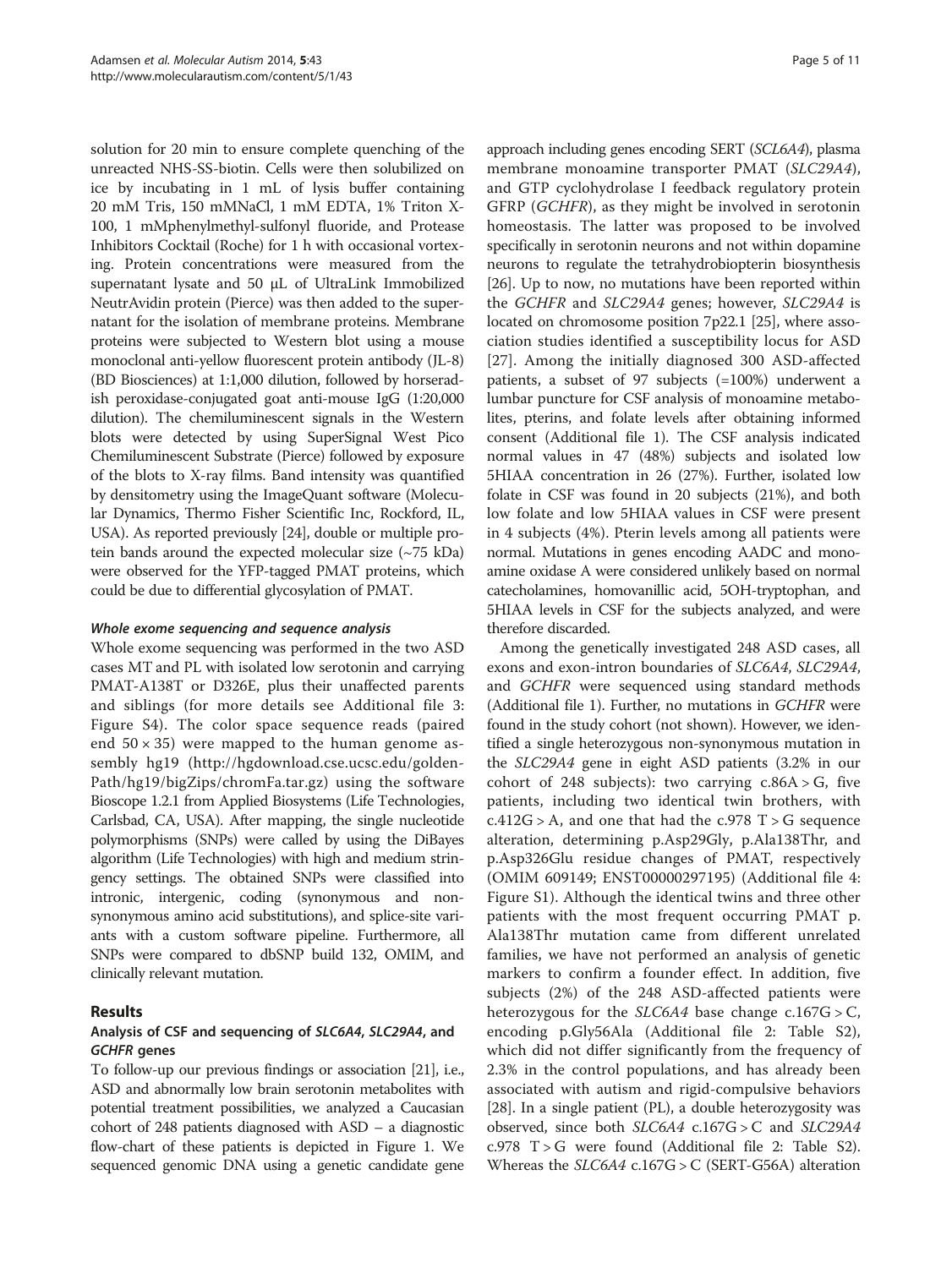is a known mutation with a gain of function regarding serotonin re-uptake [\[28\]](#page-10-0), mutations within the SLC29A4 gene have not been described before, thus making these three novel mutations the first of their kind. Using genomic DNA from an independent group of 394 unaffected control subjects (a total of 788 chromosomes) (Additional file [1\)](#page-9-0), we ruled out the possibility that the SLC29A4 mutations  $c.86A > G$ ,  $c.412G > A$ , and  $c.978$  T  $> G$  are frequent SNPs, as none of these variants were detected in our control cohort. Additionally, after a search in the 1000 Genomes Project and Exome Sequence Project data (a total of 2,188 plus 13,006 chromosomes respectively) only  $SLC29A4$  c.86A > G was found in 23 alleles  $\langle$ <0.16%) in the database of the Exome Variant Server, while neither c.412G > A  $\langle$  <0.007%) nor c.978 T > G  $\langle$  <0.007%) were observed in all chromosomes analyzed (Additional file [1](#page-9-0)). These results emphasized the rareness of the three mutations described here. In addition to SLC29A4 c.86A > G,  $c.412G > A$ , and  $c.978$  T  $> G$  mutations, PMAT-M24L (rs73332823), which was found in 2% of our ASD-affected cohort (5/248) but also in 1.4% of our control chromosomes (43/2976; not shown), strongly suggested that it simply represents a common SNP.

## Evolutionary conservation analysis and functional evaluation of PMAT mutants

The newly discovered amino acid changes p.D29G, p. A138T, and p.D326E in PMAT are located in the Nterminus, third membrane-spanning domain and the large cytoplasmic loop between transmembrane domains 6 and 7 in the PMAT protein respectively (Additional file [5](#page-9-0): Figure S2). Alignment of the fully annotated PMAT protein sequences from seven species showed that D29 and D326 are well conserved across mammalian species whereas A138 is less conserved (Additional file [6](#page-9-0): Figure S3). Using two publically available prediction algorithms, MutationTaster [\[29\]](#page-10-0) and PolyPhen2 [[30](#page-10-0)], the D29G and the D326E mutations were predicted to have more deleterious effects than the A138T mutation (Additional file [2](#page-9-0): Table S3). These regions have previously been shown to contain important sites for PMAT substrate recognition and transport [[24,31](#page-10-0)]. Nevertheless, to experimentally investigate the functional impact of these mutations, the PMAT alterations p.D29G, p.A138T, and p.D326E were constructed, expressed in MDCK cells and analyzed in terms of subcellular localization and transport activity in comparison with PMAT-wild-type (Figure [2](#page-6-0)a–c). Cell surface biotinylation and Western blot analysis demonstrated comparable plasma membrane expression of PMAT-wildtype and PMAT-D29G, PMAT-A138T, and PMAT-D326E mutant proteins (Figure [2](#page-6-0)a). When expressed in MDCK cells and observed by confocal microscopy, the three mutated PMAT proteins were located in the plasma membrane similar to PMAT-

wildtype (Figure [2b](#page-6-0)), demonstrating that these single amino acid alterations p.D29G, p.A138T, and p.D326E do not alter protein stability and trafficking to the plasma membrane. To assess the functional consequence of the PMAT mutations, we compared the uptake activity of wild type and mutant proteins towards a variety of radiolabeled substrates including serotonin, dopamine, and  $MPP<sup>+</sup>$  (1-methyl-4-phenylpyridinium) (Figure [2c](#page-6-0)). The functional studies revealed that both PMAT-A138T and PMAT-D326E exhibited similarly reduced transport activity towards all three substrates tested (serotonin, dopamine, and MPP<sup>+</sup>), suggesting that the two mutants induce an overall reduction in transport activity and are functionally indistinguishable from each other. In contrast, PMAT-D29G showed serotonin and dopamine transport activities similar to that of PMAT-wildtype, but its transport activity toward MPP<sup>+</sup> was found to be reduced similar to that of PMAT-A138T and PMAT-D326E. The more-thanpredicted damaging effect of the A138T mutation is likely due to its position on TM 3 (Additional file [5:](#page-9-0) Figure S2) which lies within a region that has previously been shown to contain important sites for PMAT substrate recognition and transport [[24,31](#page-10-0)]. In addition, previous analysis of natural variations in a number of human membrane transporter genes has suggested that TM regions have special evolutionary and functional constraints. Compared to the loop regions, there are much less variations observed in the TM regions, even in evolutionarily unconserved residues [\[32\]](#page-10-0).

## Whole exome sequencing of families with detected PMAT mutations

While SERT-G56A is known to cause an up-regulation for serotonin transport (gain of function) [\[28\]](#page-10-0), our functional data suggest that the two PMAT mutations (PMAT-A138T and PMAT-D326E) induce reduced transport activity towards serotonin. All sequence alterations we have identified in *SLC6A4* and *SLC29A4* were present in their heterozygous states (Additional file [4](#page-9-0): Figure S1). From segregation studies by genomic DNA sequencing analysis of the parents of the ASD-affected patients, it appears that the mutations in SLC6A4 and SLC29A4 are inherited and are not *de novo* mutations. Like in several locus-specific CNV-related ASD, heritability does not seem to follow a simple autosomal dominant mode of inheritance and suggests rather a complex heritability and haplotype association. Furthermore, we observed elevated serotonin levels both in blood (ng/mL) and platelets ( $\text{ng/x10}^9$ ) in two of the ASD-affected patients MT and PL (Table [1\)](#page-7-0), which also were found to carry common non-coding variable number tandem repeat (VNTR) polymorphisms within the SLC6A4 gene (5-HTTLPR L/ S and STin2 VNTR 10/12 variants; Additional file [2](#page-9-0): Table S2 and Additional file [3:](#page-9-0) Figure S4). The elevated serotonin found in blood and platelets supports previous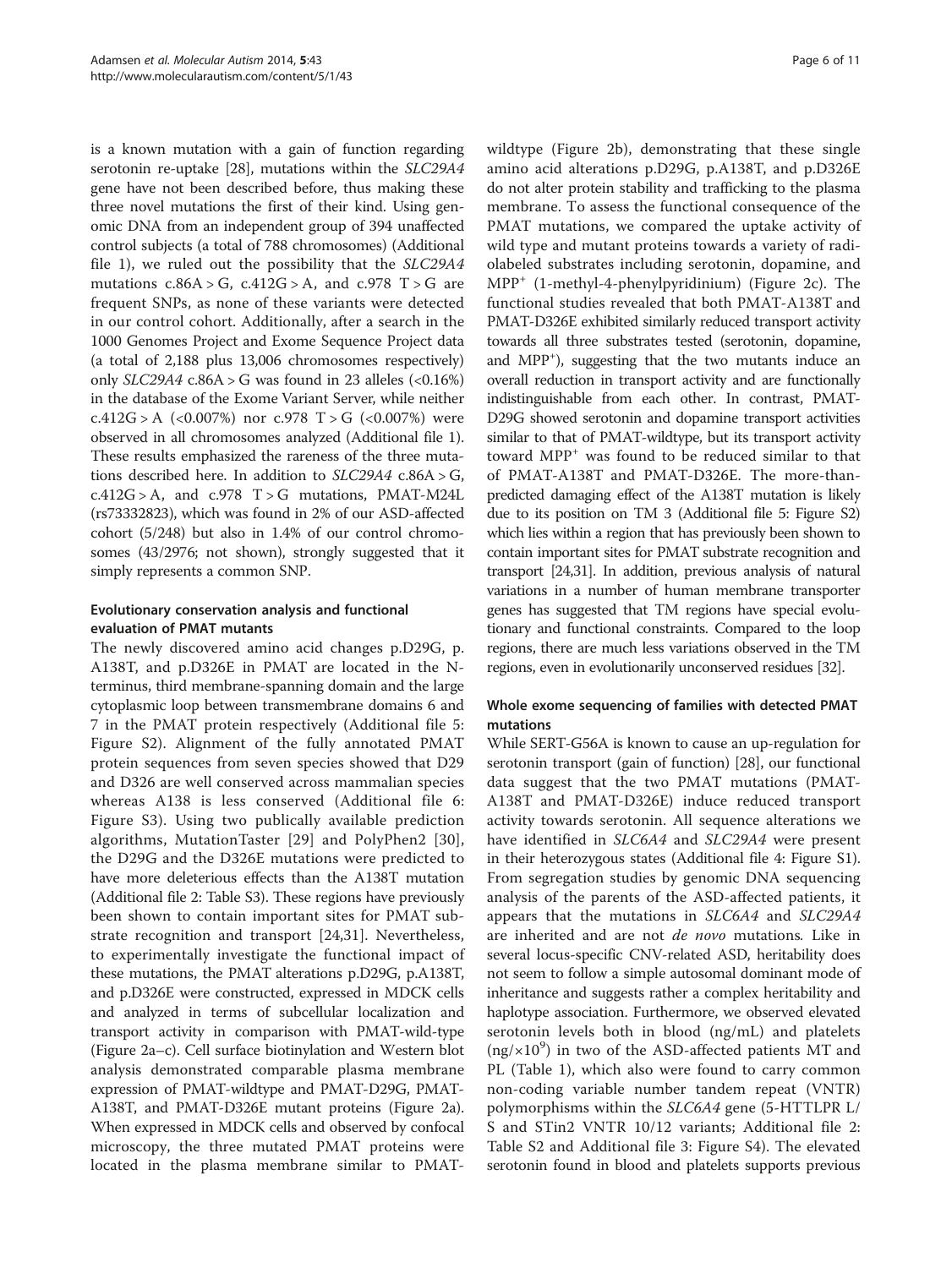#### <span id="page-6-0"></span>Adamsen et al. Molecular Autism 2014, 5:43 Page 7 of 11 http://www.molecularautism.com/content/5/1/43



studies showing that one-third of all ASD-affected individuals have hyperserotonemia [\[11,12\]](#page-9-0).

To understand the underlying inheritance, we performed whole exome sequencing of the two ASD cases with isolated low brain serotonin turnover and carrying the PMAT-A138T or D326E mutation, plus their unaffected parents and siblings. The data were filtered for non-

synonymous amino acid substitutions within published serotonin-related and/or autism-associated candidate genes (Additional file [7:](#page-9-0) Tables S4 and S5). Furthermore, using NCBI population diversity, non-synonymous mutations with an allele frequency <1 were excluded. We used a hypothetical "genetic-accumulation-model" with all the non-synonymous findings from the serotonin-related and/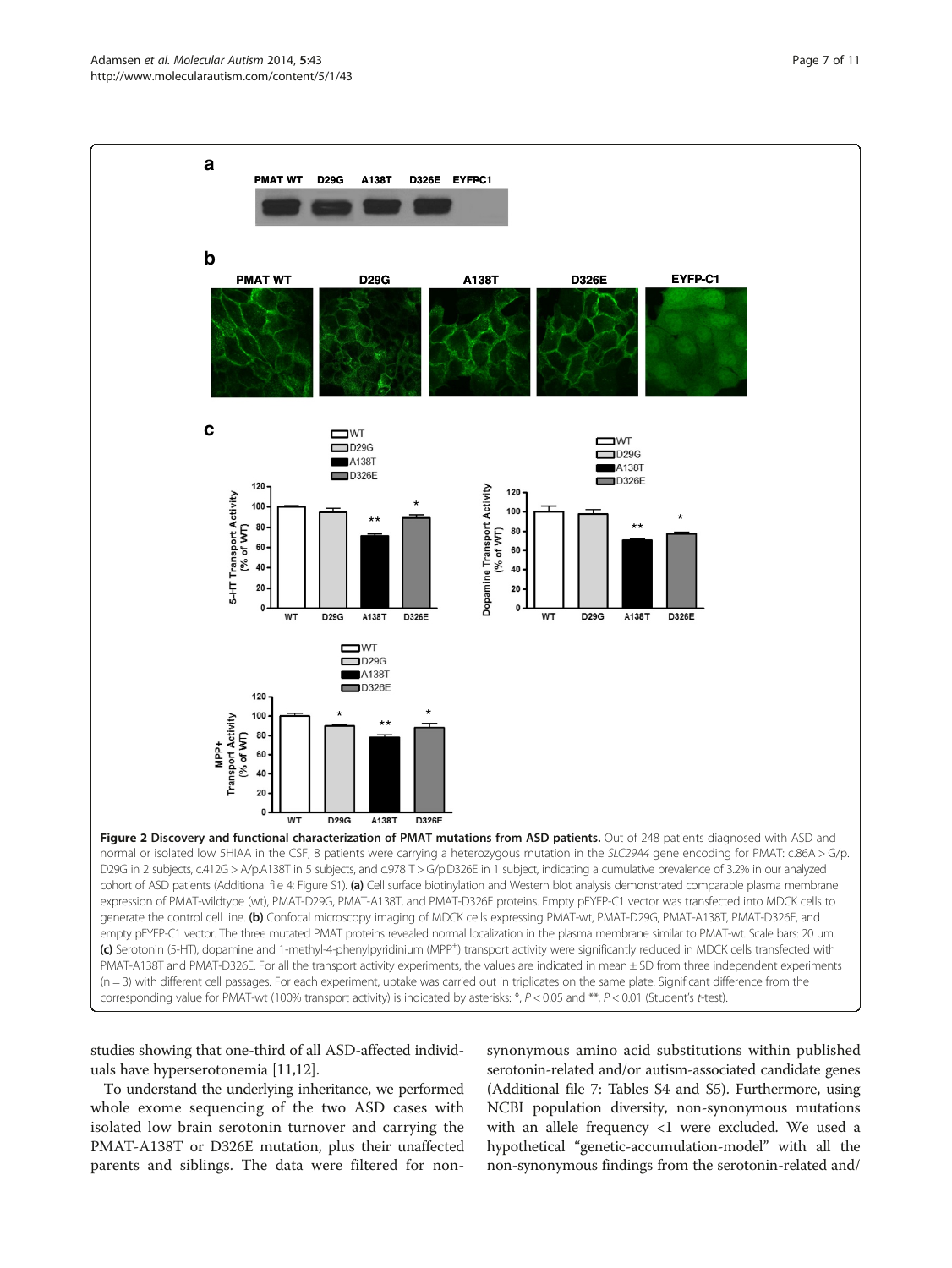| Patient | Age (years) | 5HIAA (nmol/L) | HVA (nmol/L)   | HVA/5HIAA (ratio) | Serotonin     |                                           |
|---------|-------------|----------------|----------------|-------------------|---------------|-------------------------------------------|
|         |             |                |                |                   | Blood (ng/mL) | Platelets (ng/ $\times$ 10 <sup>9</sup> ) |
| MT      | 9.6         | 64.7           | 389.6          | 6.0               | 287           | 1041                                      |
| PL      | 6.2         | 73.6           | 399.8          | 5.4               | 221           | 675                                       |
| Ref*    | $5 - 10*$   | 133 (88-178)*  | 523 (144-801)* | $1.5 - 3.5*$      | $50 - 220**$  | $125 - 500**$                             |

<span id="page-7-0"></span>Table 1 Summary of metabolic findings in patient MT (Asperger's) and PL (PDD-NOS)

HVA, homovanillic acid; 5HIAA, 5-hydroxyindolacetic acid (serotonin end-metabolite).

\*Reference values and ranges see ref. [\[33\]](#page-10-0).

\*\*Reference values see ref. [\[34](#page-10-0)].

or autism-associated candidate gene lists, according to Additional file [7](#page-9-0): Tables S4 and S5. Alterations with an allele frequency <1 were amalgamated ("total gene hits") in the two affected patients plus their unaffected family members (parents and sisters) (Additional file [3:](#page-9-0) Figure S4). Using such limited analyses, the cumulative genetic burden of the two ASD affected patients showed a tendency towards more "serotonin gene hits", indicating alterations in mainly serotonin homeostasis compared to the other family members (Additional file [3:](#page-9-0) Figure S4).

#### **Discussion**

In contrast to an equal distribution of the previously described SLC6A4 p.G56A mutation among the ASD and control population, in this study we identified and linked three novel heterozygous PMAT mutations to ASD and demonstrate in vitro functional loss of serotonin and dopamine re-uptake in two mutations. The most frequently encountered mutation p.A138T in SLC29A4/ PMAT could be identified among four unrelated families although we did not investigate the possibility of a common founder mutation. Our previous study showed that treatment with 5-OH-tryptophan and carbidopa in one PDD-NOS-affected patient with a serotonin re-uptake transporter mutation (SERT-G56A) and isolated low 5HIAA in the CSF resulted in clinical improvement and normalization of the brain serotonin turnover [\[21\]](#page-10-0). In this perspective, it would be interesting to investigate whether all ASD-affected patients with serotonin re-uptake transporter mutations, such as SERT and PMAT, in combination with low brain serotonin turnover would benefit from 5-hydroxytryptophan and carbidopa treatment. If serotonin abnormalities due to hyperserotonemia, isolated low 5HIAA in the CSF, and functional serotonin re-uptake transporter mutations are essential for the etiology of ASD, the possibility for new and improved therapies may be easier to identify. The impact of the newly identified PMAT mutations leading to loss of function of the PMAT protein in vitro remains to be discussed with respect to changes in vivo regarding brain and peripheral serotonin as well as the impact on dopamine metabolism. After synaptic release of serotonin, clearance of serotonin from the synaptic cleft is mediated by the combined action of membrane transporter proteins such

as SERT, PMAT, and the organic cation transporter 3 (OCT3) [[35\]](#page-10-0). As described in several publications over the years, SERT is a high-affinity low-capacity transporter responsible for serotonin re-uptake back into the presynaptic serotoninergic neuron, where it can be recycled again into pre-synaptic vesicles [\[35\]](#page-10-0). In contrast to SERT, PMAT has been found to be located in the nonserotoninergic neurons surrounding the serotoninergic synaps and represents a low-affinity high-capacity transporter [\[35,36](#page-10-0)]. Rat brain studies showed that SLC29A4/ PMAT-mRNA was found in various neuron subtypes, including glutamatergic, GABAergic, and cholinergic neurons throughout the brain and almost not in monoaminergic nuclei. These neurons participate in neuronal circuitries implicated in locomotion, associative and spatial memory, and reward-related learning [\[37](#page-10-0)].

After uptake of serotonin from the synaptic space by PMAT-expressing neurons, serotonin will probably be catabolized to 5HIAA within these neurons. In the adult human and mouse brain, SLC29A4/PMAT-mRNA and protein have been demonstrated to be broadly expressed and abundant in forebrain cortex, olfactory tubercle, hippocampus, cerebellum, and epithelial cells of the choroid plexus [[25,36\]](#page-10-0). The study by Dahlin and coworkers has shown that PMAT is co-expressed throughout most brain regions together with the high affinity serotonin transporter (SERT) and the dopamine transporter (DAT), but is also found in certain sites that receive monoamine innervations but lack significant expression of SERT or DAT [[36](#page-10-0)]. In the event of PMAT mutations with loss of function, such as PMAT-A138T and PMAT-D326E (Figure [2](#page-6-0)a–c), we suspect that serotonin and dopamine clearance become particularly compromised within those synaptic sites lacking SERT and DAT expression. The reduced monoamine clearance from these sites explains the down-regulated catabolism of monoamines, while the presence of higher monoamine concentrations within the synaptic space may exert a negative feedback inhibition through auto-receptors of local serotonin synthesis within pre-synaptic nerve terminals. However, more studies on the human brain are required to provide further insight into basic pathways of monoamine homeostasis in several brain regions among healthy controls and the alterations among patients with ASD suffering from SERT and/or PMAT mutations.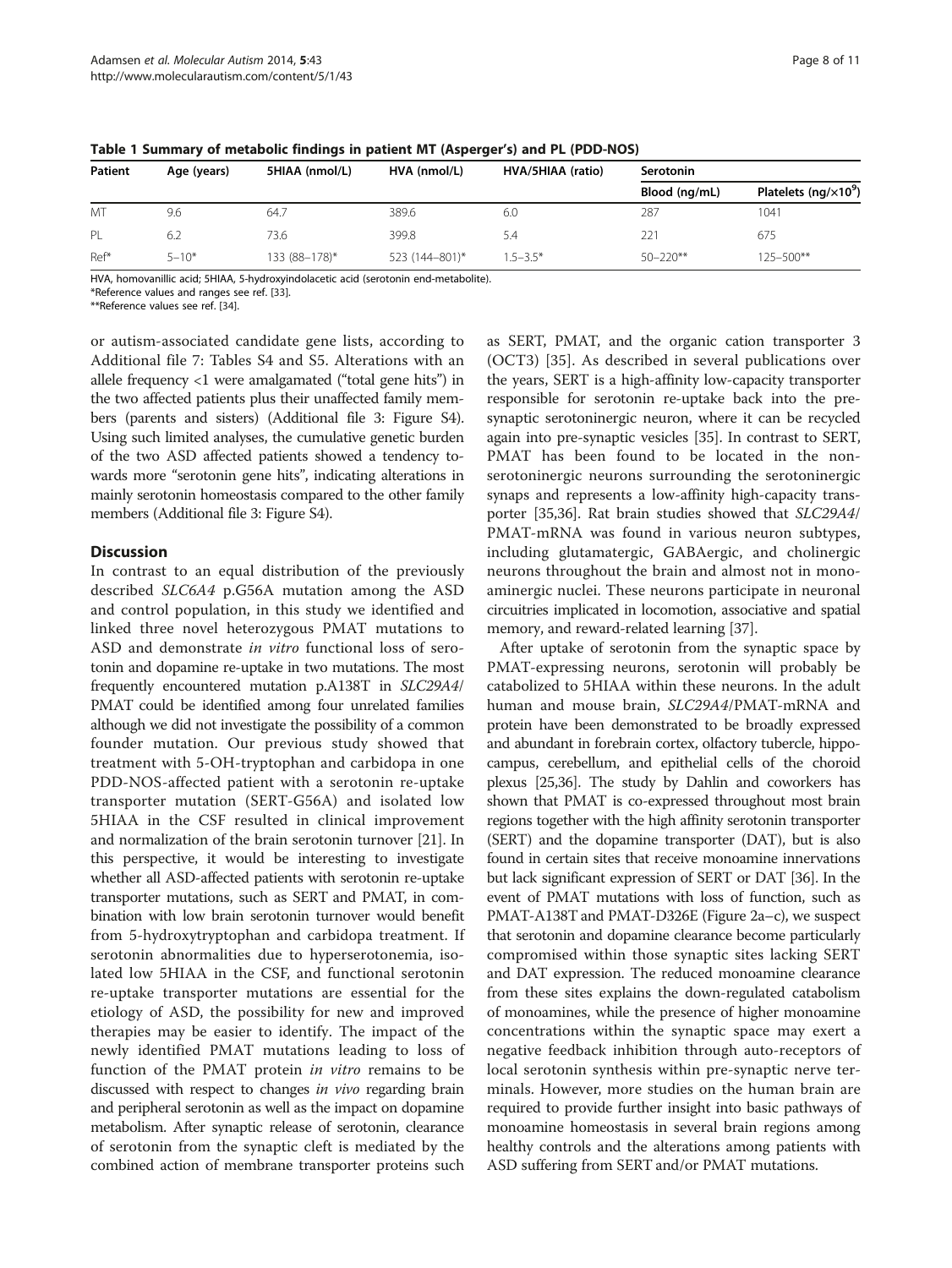In human post-mortem brain tissue from children with ASD, consistent findings were focal patches of abnormal laminar cyto-architecture and cortical disorganization of neurons in layers 4 and 5 of the prefrontal and temporal cortex, whereas variable findings were heterotopias, loss of cerebellar Purkinje cells, and a reduced number of synapses [\[38](#page-10-0),[39\]](#page-10-0). In addition to its known neuromodulatory role as a neurotransmitter, serotonin acts as an essential signaling molecule during brain development enabling normal migration, cerebral cortex differentiation, and formation of neuronal networks [[40,41\]](#page-10-0).

Whole blood serotonin and platelet serotonin content are increased in about 25 to 30% of the ASD population and their first-degree relatives. Because the fetal blood– brain barrier during pregnancy is not yet fully formed, the fetal brain will be exposed to high serotonin levels, leading through a negative-feedback mechanism to a loss of serotonin neurons and a limited outgrowth of their terminals. This hypothesis has been confirmed by rat studies using the serotonin agonist 5-methoxytryptamine between gestational days 12 until postnatal day 20 [\[42\]](#page-10-0).

Incomplete ASD-behavior has also been observed in more specific genetic rodent models disrupting early serotonin neuron development, driven by the *pet-1 ETS* gene or Celf6-gene, which resulted in reduced serotonin levels [[43,44](#page-10-0)]. Likewise, ASD-like behavior has been observed in both SLC6A4 gene (SERT) knockout mice and the SLC6A4 Ala56 high activity SERT variant; both latter models finally result in decreased serotoninergic signal transmission. A more complete phenotype of ASD could be observed in  $Tph2^{-/-}$  mice via a null mutation of the gene for TPH2, the rate-limiting enzyme for serotonin production. In addition to these genetic models, injection of the serotoninergic neurotoxin, 5,7-dihydroxytryptamine into the bilateral medial forebrain bundle of mice at birth also reproduced similar results [[41](#page-10-0)].

These rodent studies underline that during the pre- and post-natal period a tight regulation of serotonin signaling between strict boundaries is required to prevent ASD, because either prenatal exposure to high serotonin through the placenta or hypo-serotonin conditions perturb early development of brainstem serotonin neurons and outgrowth of their terminals, where serotonin fails to act as a signaling molecule for normal brain development. PET-scan studies in young children with ASD have confirmed loss of serotonin production in cerebral cortex and subcortical structures [\[14,18,](#page-9-0)[19](#page-10-0)].

PMAT is widely expressed in all brain areas and skeletal muscles. In contrast to the high-affinity low-capacity serotonin membrane transporter SERT, PMAT is a lowaffinity high-capacity transporter for biogenic monoamines and organic cations. Both SERT and PMAT transporters cooperate in recycling and degradation of serotonin from synapses to terminate serotonin signaling. In addition to its wide expression in the brain, PMAT is also expressed at the apical side of choroid plexus epithelial cells (CSFface), where it functions as a major transporter of biogenic monoamines and xenobiotic cations from cerebrospinal fluid into the choroid epithelial cells. In  $SL29a4^{-/-}$  mice, loss of PMAT expression at the apical surface of choroid plexus was found to impair monoamine and organic cation uptake from the CSF compartment [[45\]](#page-10-0). Like in  $Slc6a4^{-/-}$  knockout mice, we speculate that loss of PMAT function due to mutations or deletions of the encoding gene will diminish serotonin reuptake from synapses and choroid plexus-mediated clearance of serotonin from the CSF. During the prenatal period, this may result in a hyper-serotonin condition with negative feedback inhibition on development of brainstem serotonin neurons and outgrowth of their axonal branches. At later stages, the loss of PMAT function further exerts a negative feedback inhibition through pre-synaptic auto-receptors on local TPH2-mediated serotonin synthesis, which ultimately leads to long-term serotonin depletion in subcortical and cortical areas, as outlined above.

However, the real situation appears more complex for the following reasons: i) although PMAT mutations are linked to the ASD population, these mutations in ASD subjects were inherited from unaffected parents and ii) despite demonstration of reduced serotonin and dopamine re-uptake by cell cultures expressing two PMAT mutants in vitro, CSF analysis did show low serotonin metabolites in some of these patients but not in all cases. The genome sequencing data indicated that two autistic subjects with PMAT mutations and functional loss in vitro associated with low 5HIAA in CSF, had the highest burden of abnormal serotonin homeostasis genes, as compared to their siblings and parents, whereas the other autismassociated candidate genes did not show a higher accumulation for the ASD patients in comparison to their siblings and parents. In the identical twins with the PMAT mutation whose CSF 5HIAA levels were normal, genome sequencing of serotonin homeostasis genes has not been performed but might improve our understanding for the normal CSF levels. The fact that PMAT mutations with functional loss of monoamine re-uptake in vitro is not invariably associated with reduced serotonin metabolite levels in spinal fluid would suggest that these PMAT mutations exert a more important pathophysiological role in the prenatal period of brain development, as outlined above.

## Conclusions

In summary, with our findings we were able to link novel mutations in SLC29A4 to ASD. In addition to analysis of serotonin re-uptake transporter genes, exome sequencing data in ASD and their first-degree relatives should focus on serotonin homeostasis genes to provide a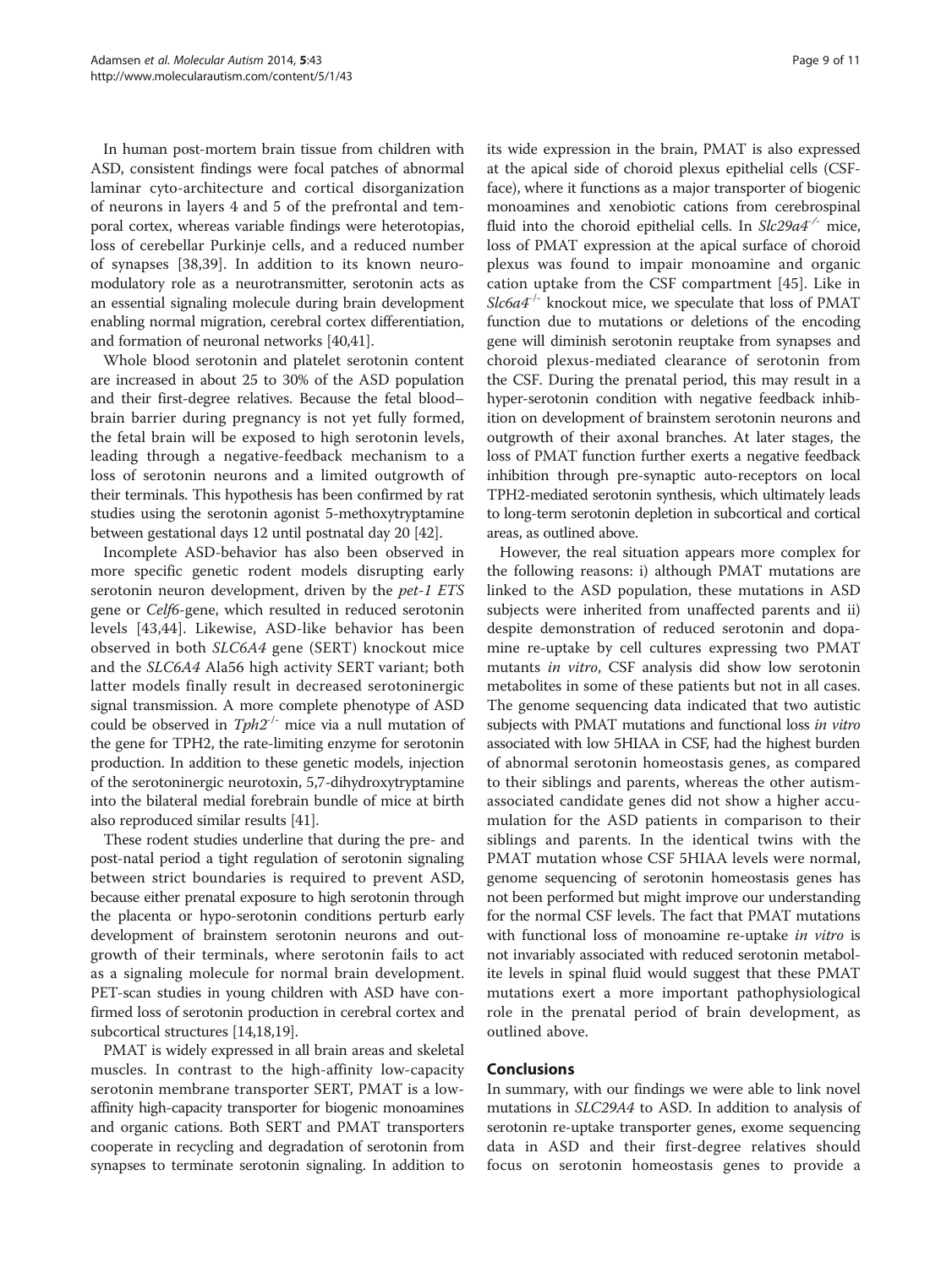<span id="page-9-0"></span>better understanding of the mechanisms of aberrant serotonin signaling in ASD. This strategy might offer the development of new tools to provide a better pharmacological approach and new therapeutic targets.

## Additional files

[Additional file 1:](http://www.biomedcentral.com/content/supplementary/2040-2392-5-43-S1.doc) Supplementary Patient Information, Materials and Methods. Contains supplementary information on patients (case reports), methods, and the text for Figures S1 to S4.

[Additional file 2: Tables S1, S2, and S3.](http://www.biomedcentral.com/content/supplementary/2040-2392-5-43-S2.doc) Contains supplementary information on Tables S1, S2, and S3.

[Additional file 3: Figure S4.](http://www.biomedcentral.com/content/supplementary/2040-2392-5-43-S3.ppt) Adamsen et al. contains supplementary Figure S4.

[Additional file 4: Figure S1.](http://www.biomedcentral.com/content/supplementary/2040-2392-5-43-S4.ppt) Adamsen et al. contains supplementary Figure S1.

[Additional file 5: Figure S2.](http://www.biomedcentral.com/content/supplementary/2040-2392-5-43-S5.ppt) Adamsen et al. contains supplementary Figure S2.

[Additional file 6: Figure S3.](http://www.biomedcentral.com/content/supplementary/2040-2392-5-43-S6.ppt) Adamsen et al. contains supplementary Figure S3.

[Additional file 7: Tables S4 and S5.](http://www.biomedcentral.com/content/supplementary/2040-2392-5-43-S7.doc) Contains supplementary information on Tables S4 and S5.

#### **Abbreviations**

AADC: Aromatic amino acid decarboxylase; ASD: Autism spectrum disorder; CSF: Cerebrospinal fluid; DAT: Dopamine transporter; GFRP (gene GCHFR): GTP cyclohydrolase I feedback regulatory protein; 5HIAA: 5-hydroxyindolacetic acid; PDD-NOS: Pervasive developmental disorder – not otherwise specified; PMAT: Plasma membrane monoamine transporter; SERT: Serotonin re-uptake transporter; TPH2 (gene Tph2): Tryptophan hydroxylase 2; VNTR: Variable number tandem repeat; YFP: Yellow fluorescence protein.

#### Competing interests

The authors declare no conflict of interest.

#### Authors' contributions

Study design, data interpretation and writing of the manuscript were carried out by DA, VR, EG, and BT, while DA performed the majority of the experiments including DNA sequencing (SLC6A4, SLC29A4 and GCHFR), genotyping analysis (5-HTTLPR and STin2 VNTR) and site-directed mutagenesis. VR, PP, CN, and LVM collected ASD-affected patients (Liège and Paris cohort), and VR wrote case reports for the two ASD subjects MT and PL. CB, VR, and DM assisted with sequence analyses and site-directed mutagenesis, RB performed whole exome sequencing. HTBH and JW carried out the functional analyses of PMAT mutants, and EB, SW and EG collected ASD-affected patients (Zürich cohort). All co-authors commented on the manuscript. All authors read and approved the final manuscript.

#### Acknowledgments

We thank Anahita Rassi for technical assistance, Nenad Blau for valuable discussions, and the University Children's Hospital Zurich for their general support. This project was supported by grants from the "Fonds National de Recherches Scientifiques", Belgium (FNRS No: 3.4.540.09.F to VR), the Centre for Neuroscience Zürich (to BT), the Swiss National Science Foundation (to BT), Novartis "Stiftung für medizinisch-biologische Forschung" (to BT), and the National Institutes of Health (GM066233 to JW).

#### Author details

<sup>1</sup> Division of Metabolism, Department of Pediatrics, University of Zürich, Zürich 8032, Switzerland. <sup>2</sup> Affiliated with the Neuroscience Center Zürich, University of Zürich and ETH Zürich (ZNZ), Zürich 8000, and the Children's Research Center (CRC), Zürich 8032, Switzerland. <sup>3</sup>Centre of Autism Liège and Division of Pediatric Neurology, University Hospital Liège, Liège 4000, Belgium. <sup>4</sup>Department of Pharmaceutics, University of Washington, Seattle 98195, WA, USA. <sup>5</sup> Division of Clinical Chemistry and Biochemistry, Department of Pediatrics, University of Zürich, Zürich 8032, Switzerland.

<sup>6</sup>University Clinics of Child and Adolescent Psychiatry, University of Zürich Zürich 8050, Switzerland. <sup>7</sup>Department of Genetics, Cytogenetics and human Genetics, Pitié-Salpêtrière Hospital, Paris 75651, France. <sup>8</sup>Centre for Human Genetics, University of Franche-Comté, Besançon 25030, France. <sup>9</sup>Functional Genomics Center Zürich, ETH Zürich/University of Zürich, Zürich 8057, Switzerland. <sup>10</sup>current address: Interfaculty Bioinformatics Unit, University of Bern/Swiss Institute of Bioinformatics, Bern 3012, Switzerland. <sup>11</sup>Affiliated with the Neuroscience Center Zürich, University of Zürich and ETH Zürich (ZNZ), Zürich 8000, Switzerland. <sup>12</sup>Affiliated with the Zürich Center for Integrative Human Physiology (ZIHP), University of Zürich, Zürich 8000, Switzerland.

#### Received: 29 January 2014 Accepted: 21 July 2014 Published: 13 August 2014

#### References

- 1. Muhle R, Trentacoste SV, Rapin I: The genetics of autism. Pediatrics 2004, 113:e472–e486.
- 2. Geschwind DH: Advances in autism. Annu Rev Med 2009, 60:367–380.
- 3. Levy SE, Mandell DS, Schultz RT: Autism. Lancet 2009, 374:1627–1638.
- 4. Hallmayer J, Cleveland S, Torres A, Phillips J, Cohen B, Torigoe T, Miller J, Fedele A, Collins J, Smith K, Lotspeich L, Croen LA, Ozonoff S, Lajonchere C, Grether JK, Risch N: Genetic heritability and shared environmental factors among twin pairs with autism. Arch Gen Psychiatry 2011, 68:1095-1102.
- 5. Castermans D, Volders K, Crepel A, Backx L, De Vos R, Freson K, Meulemans S, Vermeesch JR, Schrander-Stumpel CT, De Rijk P, Del-Favero J, Van Geet C, Van De Ven WJ, Steyaert JG, Devriendt K, Creemers JW: SCAMP5, NBEA and AMISYN: three candidate genes for autism involved in secretion of large dense-core vesicles. Hum Mol Genet 2010, 19:1368–1378.
- De Grandis E, Serrano M, Perez-Duenas B, Ormazabal A, Montero R, Veneselli E, Pineda M, Gonzalez V, Sanmarti F, Fons C, Sans A, Cormand B, Puelles L, Alonso A, Campistol J, Artuch R, Garcia-Cazorla A: Cerebrospinal fluid alterations of the serotonin product, 5-hydroxyindolacetic acid, in neurological disorders. J Inherit Metab Dis 2010, 33:803–809.
- Kurian MA, Gissen P, Smith M, Heales S Jr, Clayton PT: The monoamine neurotransmitter disorders: an expanding range of neurological syndromes. Lancet Neurol 2011, 10:721-733.
- 8. Huang CH, Santangelo SL: Autism and serotonin transporter gene polymorphisms: a systematic review and meta-analysis. Am J Med Genet B Neuropsychiatr Genet 2008, 147B:903–913.
- 9. Whitaker-Azmitia PM: Serotonin and brain development: role in human developmental diseases. Brain Res Bull 2001, 56:479–485.
- 10. Murphy DL, Lerner A, Rudnick G, Lesch KP: Serotonin transporter: gene, genetic disorders, and pharmacogenetics. Mol Interv 2004, 4:109–123.
- 11. Cross S, Kim SJ, Weiss LA, Delahanty RJ, Sutcliffe JS, Leventhal BL, Cook EH Jr, Veenstra-Vanderweele J: Molecular genetics of the platelet serotonin system in first-degree relatives of patients with autism. Neuropsychopharmacology 2008, 33:353–360.
- 12. Leboyer M, Philippe A, Bouvard M, Guilloud-Bataille M, Bondoux D, Tabuteau F, Feingold J, Mouren-Simeoni MC, Launay JM: Whole blood serotonin and plasma beta-endorphin in autistic probands and their first-degree relatives. Biol Psychiatry 1999, 45:158–163.
- 13. Burgess NK, Sweeten TL, McMahon WM, Fujinami RS: Hyperserotoninemia and altered immunity in autism. J Autism Dev Disord 2006, 36:697-704.
- 14. Chugani DC, Muzik O, Behen M, Rothermel R, Janisse JJ, Lee J, Chugani HT: Developmental changes in brain serotonin synthesis capacity in autistic and nonautistic children. Ann Neurol 1999, 45:287–295.
- 15. Veenstra-Vanderweele J, Jessen TN, Thompson BJ, Carter M, Prasad HC, Steiner JA, Sutcliffe JS, Blakely RD: Modeling rare gene variation to gain insight into the oldest biomarker in autism: construction of the serotonin transporter Gly56Ala knock-in mouse. J Neurodev Disord 2009, 1:158–171.
- 16. Kane MJ, Angoa-Perez M, Briggs DI, Sykes CE, Francescutti DM, Rosenberg DR, Kuhn DM: Mice genetically depleted of brain serotonin display social impairments, communication deficits and repetitive behaviors: possible relevance to autism. PLoS One 2012, 7:e48975.
- 17. Buitelaar JK, Willemsen-Swinkels SH: Medication treatment in subjects with autistic spectrum disorders. Eur Child Adolesc Psychiatry 2000, 9(Suppl 1):I85–I97.
- 18. Chugani DC, Muzik O, Rothermel R, Behen M, Chakraborty P, Mangner T, da Silva EA, Chugani HT: Altered serotonin synthesis in the dentatothalamocortical pathway in autistic boys. Ann Neurol 1997, 42:666–669.